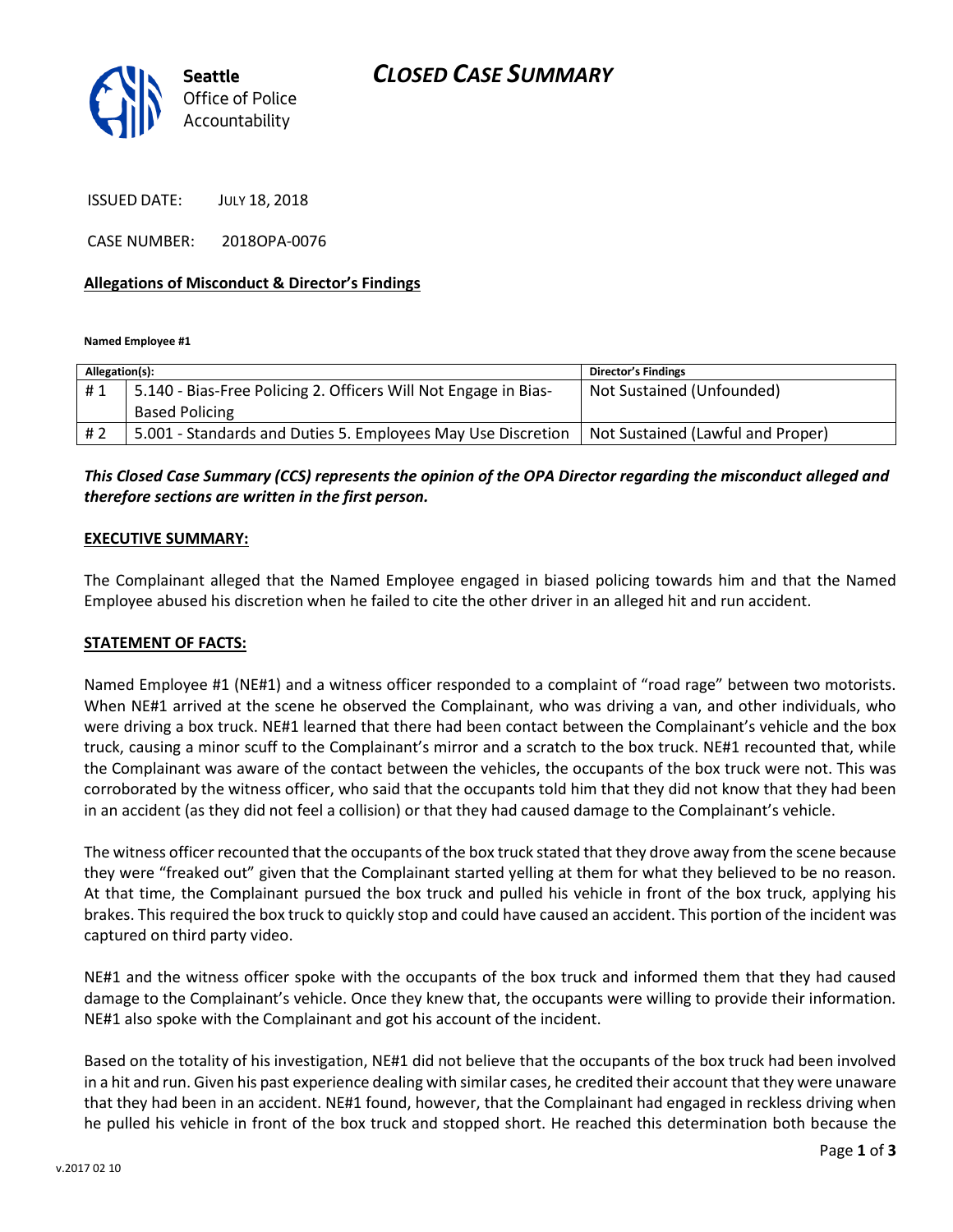

# *CLOSE CASE SUMMARY*

OPA CASE NUMBER: 2018OPA-0076

Complainant initially admitted that he drove in such a fashion and because he viewed the third-party video of the incident that clearly showed the conduct.

NE#1 issued a citation to the Complainant for reckless driving. He also issued a citation to the occupants of the box truck for failing to have insurance. When he received the citation, the Complainant alleged that NE#1 had not arrested the occupants for a hit and run because the Complainant was Black, was an immigrant, and had an accent. A sergeant came to the scene to investigate this allegation of bias. The Complainant reiterated his claims to the sergeant and this matter was referred to OPA.

As part of its investigation, OPA reviewed the documentation generated as part of this case, as well as the Department and third party video. OPA also interviewed NE#1 and the witness officer. OPA further interviewed the Complainant. The Complainant repeated that he believed the occupants of the box truck had been involved in a hit and run and asked OPA to facilitate their arrests. At one point, he informed the assigned OPA investigator that he would file a lawsuit if OPA's investigation did not result in arrests. Ultimately, the Complainant's statement did not provide any evidentiary value.

#### **ANALYSIS AND CONCLUSIONS:**

#### **Named Employee #1 - Allegation #1**

# *5.140 - Bias-Free Policing 2. Officers Will Not Engage in Bias-Based Policing*

SPD policy prohibits biased policing, which it defines as "the different treatment of any person by officers motivated by any characteristic of protected classes under state, federal, and local laws as well other discernible personal characteristics of an individual." (SPD Policy 5.140.) This includes different treatment based on the race of the subject. (*See id*.)

Based on my review of the record, I find no evidence that NE#1 engaged in biased policing in this instance. I find that, instead, he made the decision to not arrest the occupants of the box truck for a hit and run based on his investigation of the incident and his determination that they did not engage in such conduct. Moreover, with regard to the citation issued to the Complainant for reckless driving, I conclude that it was warranted under the circumstances and was not based on bias or any other impermissible reason. Accordingly, I recommend that this allegation be Not Sustained – Unfounded.

#### Recommended Finding: **Not Sustained (Unfounded)**

# **Named Employee #1 - Allegation #2** *5.001 - Standards and Duties 5. Employees May Use Discretion*

SPD Policy 5.001-POL-5 states that: "Employees are authorized and expected to use discretion in a reasonable manner consistent with the mission of the Department and duties of their office and assignment."

As discussed above, I find that NE#1's decision to not arrest the occupants of the box truck for a hit and run was reasonable under the circumstances and represented an appropriate exercise of NE#1's discretion. I find the same for NE#1's decision to cite the Complainant for reckless driving.